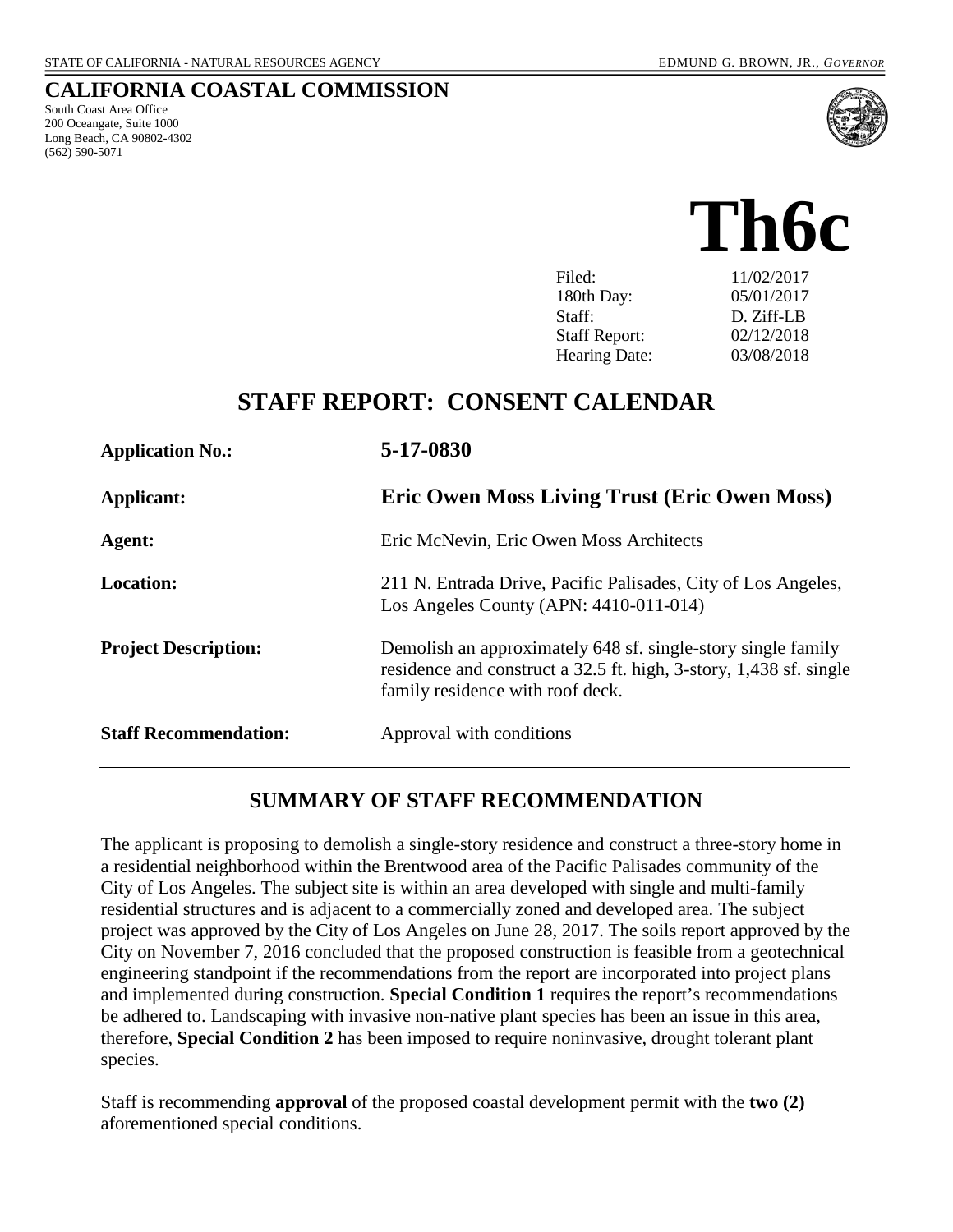# **TABLE OF CONTENTS**

## **APPENDIX**

Coastal Development Permit No. ZA-2016-2788-ZV-CDP-MEL

## **EXHIBITS**

Exhibit 1 - Vicinity Map Exhibit  $2 -$  Project Plans Exhibit 3 - Streetscape Analysis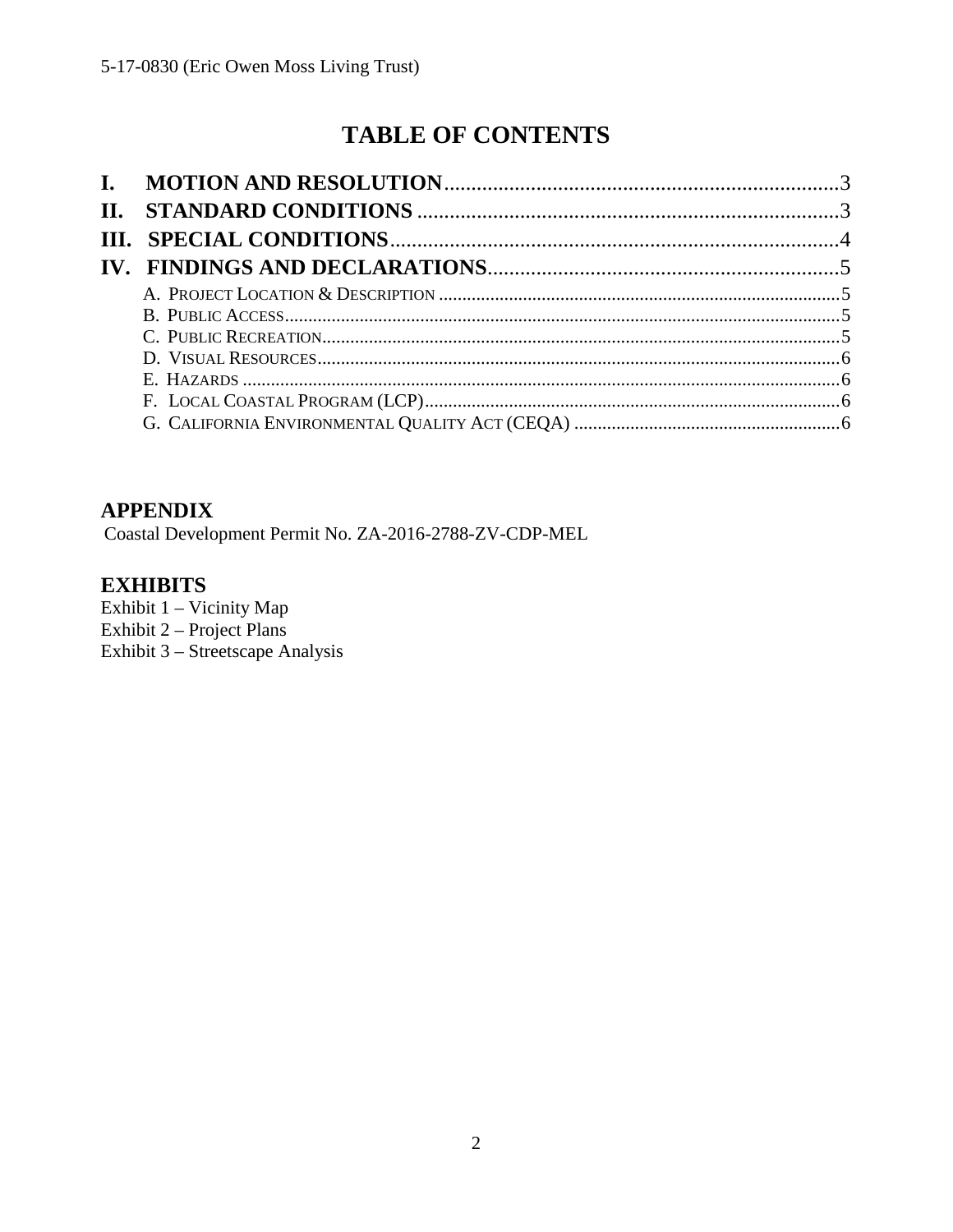## <span id="page-2-0"></span>**I. MOTION AND RESOLUTION**

#### **Motion:**

*I move that the Commission approve the coastal development permit applications included on the consent calendar in accordance with the staff recommendations.*

Staff recommends a **YES** vote. Passage of this motion will result in approval of all of the permits included on the consent calendar. The motion passes only by affirmative vote of a majority of the Commissioners present.

#### **Resolution:**

*The Commission hereby approves a coastal development permit for the proposed development and adopts the findings set forth below on grounds that the development as conditioned will be in conformity with the policies of Chapter 3 of the Coastal Act and will not prejudice the ability of the local government having jurisdiction over the area to prepare a Local Coastal Program conforming to the provisions of Chapter 3. Approval of the permit complies with the California Environmental Quality Act because either 1) feasible mitigation measures and/or alternatives have been incorporated to substantially lessen any significant adverse effects of the development on the environment, or 2) there are no further feasible mitigation measures or alternatives that would substantially lessen any significant adverse impacts of the development on the environment.* 

## <span id="page-2-1"></span>**II. STANDARD CONDITIONS**

This permit is granted subject to the following standard conditions:

- 1. **Notice of Receipt and Acknowledgment**. The permit is not valid and development shall not commence until a copy of the permit, signed by the permittee or authorized agent, acknowledging receipt of the permit and acceptance of the terms and conditions, is returned to the Commission office.
- 2. **Expiration.** If development has not commenced, the permit will expire two years from the date on which the Commission voted on the application. Development shall be pursued in a diligent manner and completed in a reasonable period of time. Application for extension of the permit must be made prior to the expiration date.
- 3. **Interpretation.** Any questions of intent of interpretation of any condition will be resolved by the Executive Director or the Commission.
- 4. **Assignment.** The permit may be assigned to any qualified person, provided assignee files with the Commission an affidavit accepting all terms and conditions of the permit.
- 5. **Terms and Conditions Run with the Land.** These terms and conditions shall be perpetual, and it is the intention of the Commission and the permittee to bind all future owners and possessors of the subject property to the terms and conditions.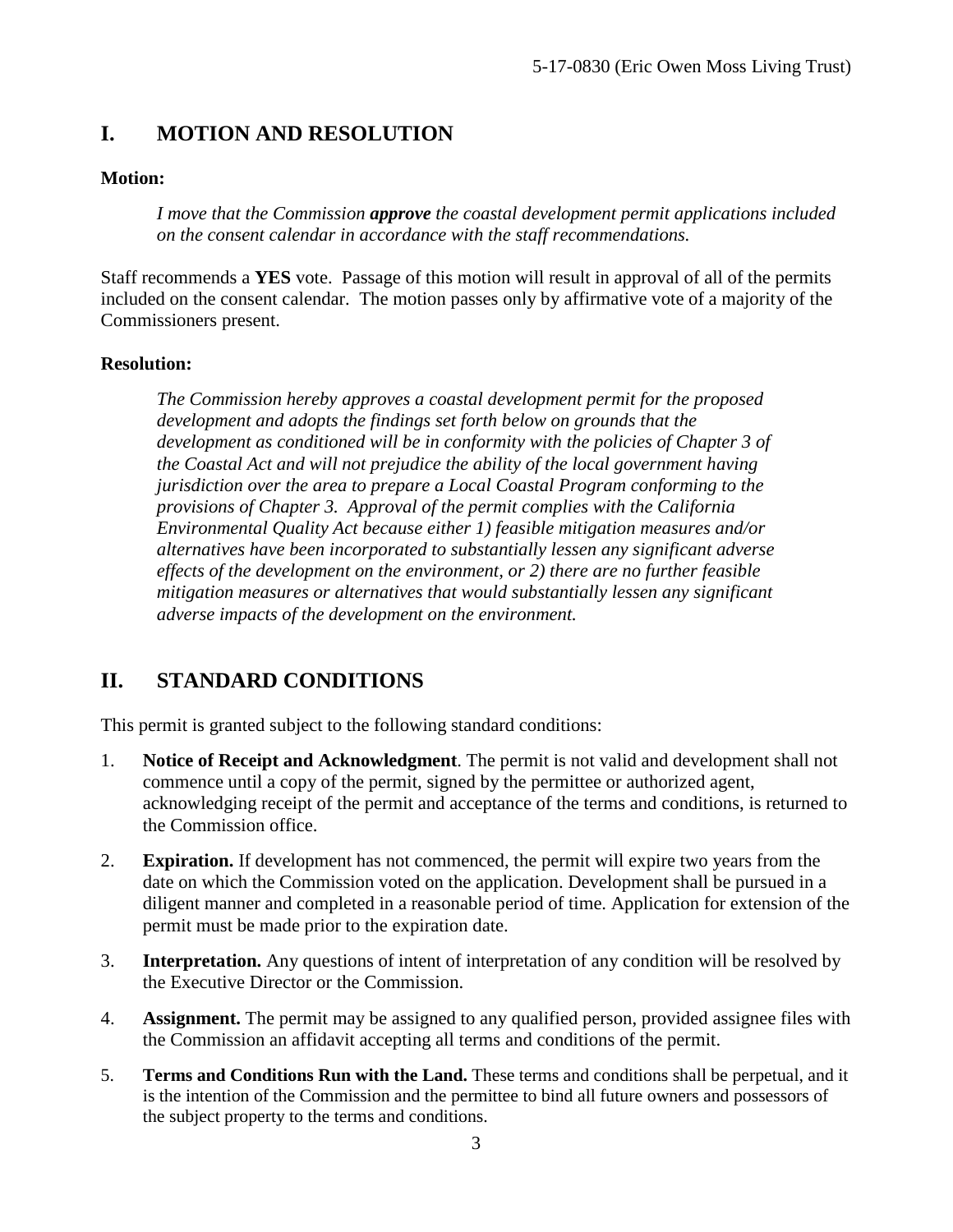## <span id="page-3-0"></span>**III. SPECIAL CONDITIONS**

This permit is granted subject to the following special conditions:

<span id="page-3-1"></span>**1. Geotechnical Recommendations**. All recommendations of the geology and geotechnical report titled "Soils Report," prepared by Advanced Geotechnical Services and dated July 13, 2016, shall be adhered to including recommendations for site preparation, structural fills, compaction standards, seismic design parameters, foundation design, pavement subgrade preparation, drainage, and all other recommendations.

The permittee shall undertake development in conformance with the approved final plans unless the Commission amends this permit or the Executive Director provides a written determination that no amendment is legally required for any proposed minor deviations.

- **2. Landscaping.** Any future landscaping of the site shall be consistent with the following:
	- A. Vegetated landscaped areas shall consist of native plants or non-native drought tolerant plants, which are non-invasive. No plant species listed as problematic and/or invasive by the California Native Plant Society (http://www.CNPS.org/), the California Invasive Plant Council (formerly the California Exotic Pest Plant Council) (http://www.cal-ipc.org/), or as may be identified from time to time by the State of California shall be employed or allowed to naturalize or persist on the site. No plant species listed as a "noxious weed" by the State of California or the U.S. Federal Government shall be utilized within the property. All plants shall be low water use plants as identified by California Department of Water Resources (See: [http://www.water.ca.gov/wateruseefficiency/docs/wucols00.pdf\)](http://www.water.ca.gov/wateruseefficiency/docs/wucols00.pdf).
	- B. Use of reclaimed water for irrigation is encouraged. If using potable water for irrigation, only drip or microspray irrigation systems may be used. Other water conservation measures shall be considered, such as weather based irrigation controllers.

## **IV. FINDINGS AND DECLARATIONS**

#### <span id="page-3-2"></span>**A. PROJECT DESCRIPTION & LOCATION**

The applicant is proposing to demolish the existing single-story residence and construct a 3-story, 1,438 sf. single family residence with two on-site compact covered parking spaces **[\(Exhibit 2\)](https://documents.coastal.ca.gov/reports/2017/8/F6b/F6b-8-2017-exhibits.pdf)**. The residence would be 32.5 feet tall with the maximum height of the stairway housing on the roof deck reaching 36 feet, 2 inches. Six foot concrete walls are proposed on the side property lines with two six foot gates. The proposed landscaping includes permeable concrete pavers with gravel infill, a rain garden, and other planted areas. Issues in the general area include the proliferation of invasive species and drought. Thus, **Special Condition 2** is imposed to require all landscaping to be noninvasive and primarily drought tolerant to minimize water use and adverse impacts to native species.

The City of Los Angeles approved a soils report prepared by Advanced Geotechnical Services for the proposed project on November 7, 2016. According to this geotechnical engineering study, dated July 13, 2016, the proposed development is feasible from a geotechnical engineering standpoint if the report's recommendations are incorporated into project plans and implemented during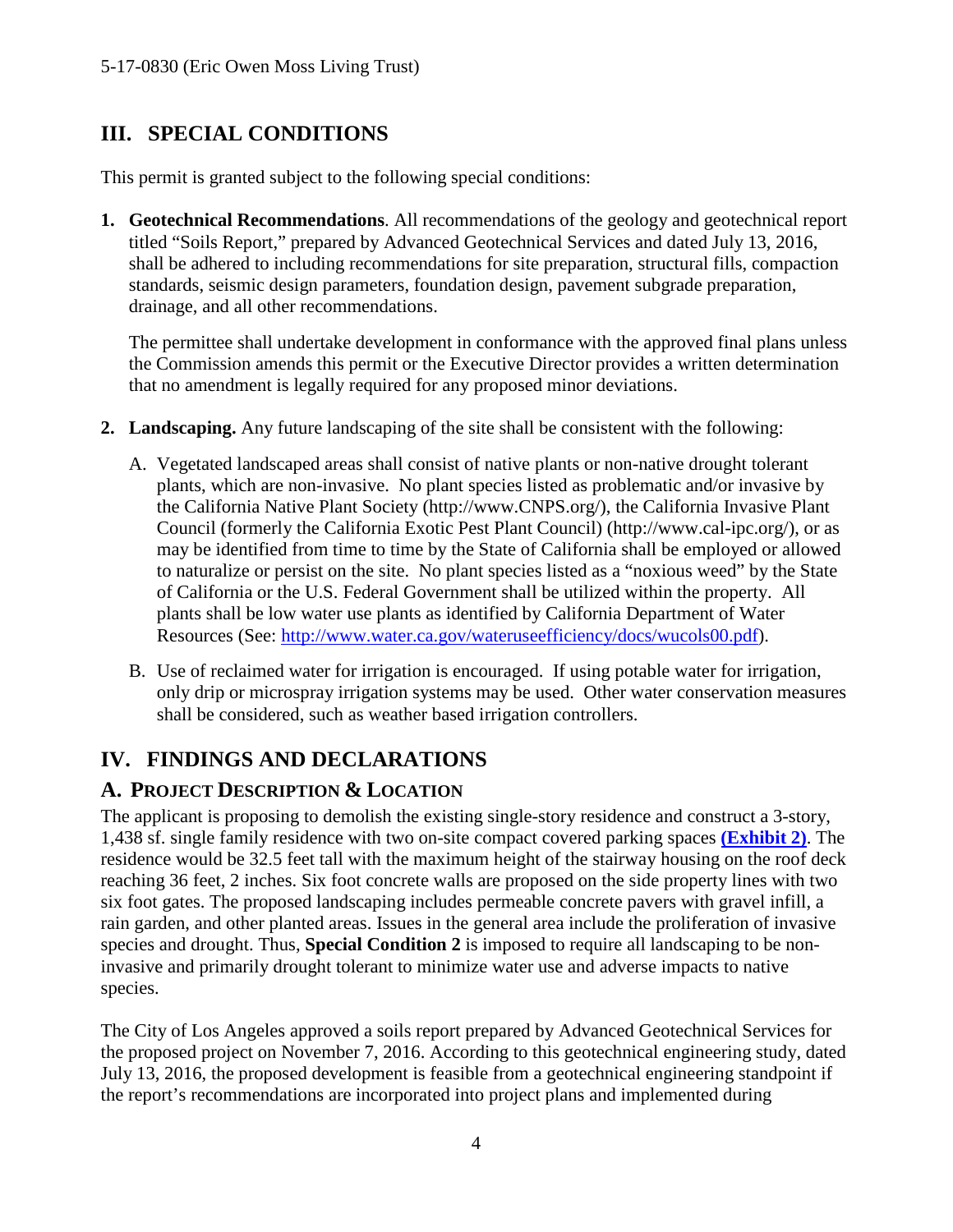construction. Therefore, **Special Condition 1** is imposed which requires the applicant to adhere to the report's recommendations.

The proposed project is within the Dual Permit Jurisdiction Area of the City of Los Angeles in the Brentwood area of Pacific Palisades **[\(Exhibit 1\)](https://documents.coastal.ca.gov/reports/2017/8/F6b/F6b-8-2017-exhibits.pdf)**. The City approved the project, Coastal Development Permit No. ZA-2016-2788-ZV-CDP-MEL, on June 28, 2017. The proposed project is located approximately 600 feet from Pacific Coast Highway (PCH) and 750 feet from Will Rodgers State Beach on an approximately 2,400 sf. lot designated R1-1 (Low Density Residential) in the City of Los Angeles' zoning code. The site is currently developed with a 648 sf. single-story, single family residence built circa 1948 and abuts the Rustic Creek flood control channel. Proposed site drainage includes roof gutter and rain garden downspouts and a rain garden overflow drain which should have no significant adverse impact on the water quality of Rustic Creek. The surrounding neighborhood is composed of largely one- and two-story single-family residences with multi-family residences and mixed commercial uses seaward of the project site **[\(Exhibit 3\)](https://documents.coastal.ca.gov/reports/2017/8/F6b/F6b-8-2017-exhibits.pdf)**. The project would be consistent with the size and scope of the surrounding development. Given the project's distance from PCH and the surrounding developed area, the proposed project is not significantly visible from public vantage points and is compatible with the character of the surrounding community and will not impact beach access.

#### **B. PUBLIC ACCESS**

The proposed development, which is located in a neighborhood inland of PCH and approximately 750 feet from Will Rodgers State Beach, will not affect the public's ability to gain access to, and/or to make use of, the coast and nearby recreational facilities. Therefore, as proposed the development conforms with Sections 30210 through 30214, Sections 30220 through 30224, and 30252 of the Coastal Act.

#### **C. PUBLIC RECREATION**

The proposed development, as submitted, does not interfere with public recreational use of coastal resources and conforms with Sections 30210 through 30214 and Sections 30220 through 30223 of the Coastal Act regarding the promotion of public recreational opportunities.

## **D. VISUAL RESOURCES**

As proposed, the development is located within an existing developed area and is compatible with the character and scale of the surrounding area. The project also is not significantly visible from public vantage points, so it will have minimal impacts on visual resources protected by the Coastal Act. Therefore, the Commission finds that the development, as conditioned, conforms with Sections 30250, 30251, and 30252 of the Coastal Act.

#### **E. HAZARDS**

The site-specific geotechnical survey and report concluded that the proposed construction is feasible from a geotechnical engineering standpoint if the recommendations from the report are incorporated into project plans and implemented during construction. Therefore, only as conditioned, the development conforms with the Chapter 3 policies of the Coastal Act.